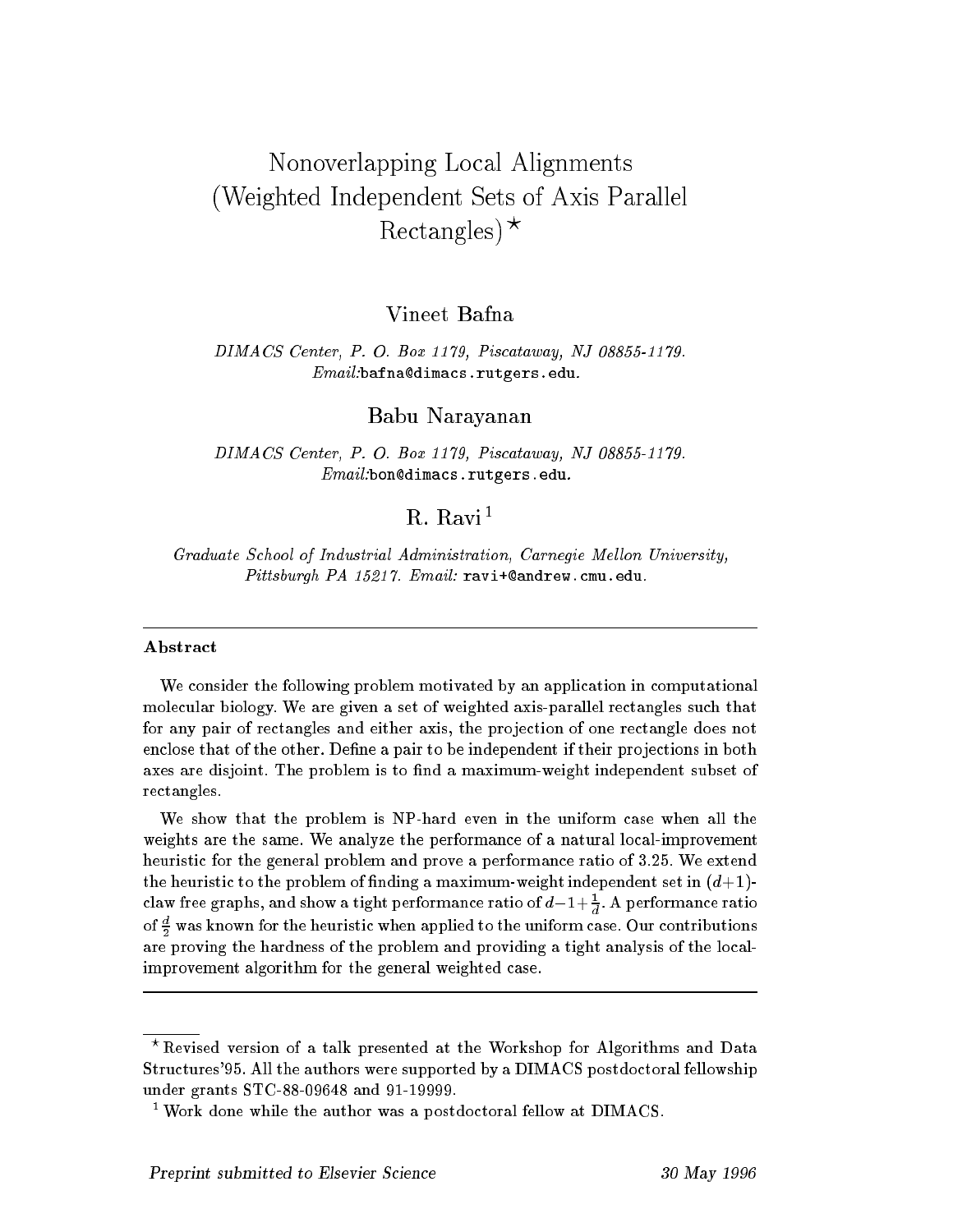# 1 Introduction

Let S be a set of axis-parallel rectangles, such that for any pair  $a, b \in S$  of rectangles, the interval defined by projecting  $a$  on an axis does not include the interval defined by projecting b on the same axis. If the two intervals intersect. then we say that  $a$  and  $b$  are conflicting. A set  $S$  of rectangles is independent if no pair of rectangles in  $S$  is conflicting. We consider the following decision problem.

## Independent subset of rectangles (IR)

**Input:** A set S of axis-parallel rectangles and an integer  $k$ . **Problem:** Does there exist a subset  $S\ \cup\ S$ , such that  $S$  is independent and  $|D| \geq k$ .

The extension of the problem when the rectangles are weighted is immediate. This problem is motivated by an application in molecular biology in which rectangles correspond to regions of high local similarity, and the problem is to find a large number of such regions that are independent. We show that IR is NP-complete, and therefore, one must look for heuristics with a provably good performance.

In order to exploit the structure in the problem, we construct a *conflict graph* from the given set of rectangles. Each node in the graph corresponds to a rectangle in the set and every two con
icting rectangles have an edge between them in the conflict graph. The  $IR$  problem can be phrased as the maximum independent set problem for the conflict graph. While the maximum independent set problem in arbitrary graphs is well known to be notoriously hard to approximate [1], we use the structure of the graphs arising from our problem to provide good approximation algorithms. Define a d-claw as the graph  $K_{1,d}$ , i.e., a star with d leaves. A graph is d-clawfree if it has no induced d-claw. A key property that we use in devising our approximation algorithms and analyzing them is that a conflict graph of non-overlapping axis-parallel rectangles is 5-clawfree. A simple consequence of 5-clawfree property of the conflict graph is that a greedy algorithm that picks a node of maximum weight to add to the solution and continues by deleting the picked node and its neighborhood has a performance ratio of 4.

We consider a simple local improvement heuristic, t-opt, for the problem parameterized by the size,  $t$ , of the improvement. We shall describe it informally here for the unweighted problem. Begin with an arbitrary maximal independent set I in the graph. If there is an improvement that involves swapping at most t nodes into  $I$ , then we perform such an improvement. In other words, if there is an independent set A of at most t nodes in  $V-I$  whose neighborhood in I has size less than that of  $A$ , then this set may be added and its neigh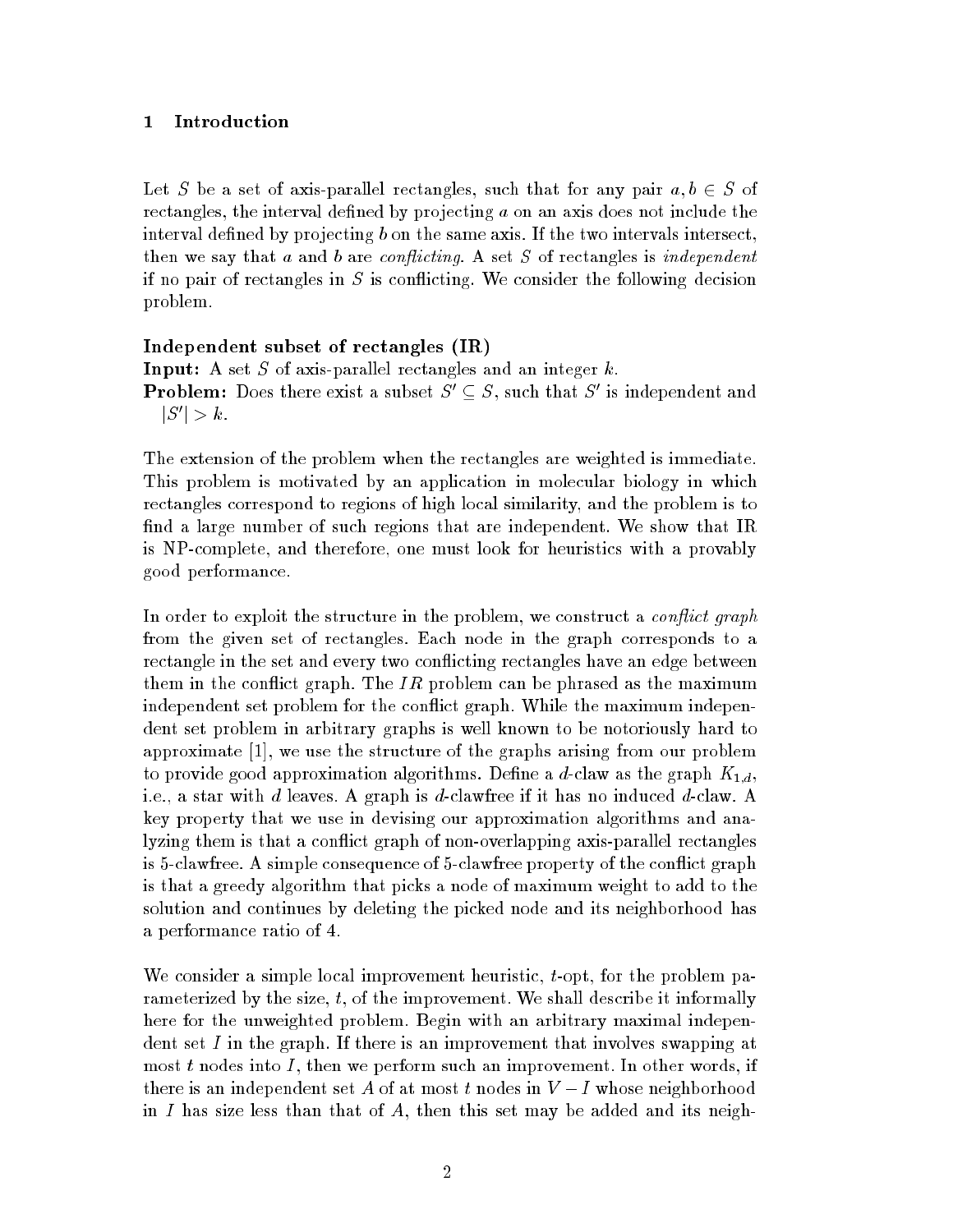borhood deleted from  $I$ . This results in a net increase in the size of  $I$ . The local improvement algorithm performs such t-improvements as long as they are available. It is not hard to argue that this algorithm runs in polynomial time for any fixed  $t$ . Halldórsson [7] has shown that the  $t$ -opt heuristic when applied to a  $a+$  1-clawfree graph achieves a performance ratio of  $\frac{1}{2}+\epsilon$  for any fixed  $\epsilon > 0$  and in fact  $\epsilon$  decreases exponentially in t. In Section 4, we provide a simple construction that shows that the performance ratio of  $\frac{1}{2}$  is the best possible for the heuristic.

The local improvement heuristic can be extended in a natural way to weighted graphs. An independent set A of size at most  $t$  provides a  $t$ -improvement if the total weight of its neighborhood in  $I$  is less than the weight of  $A$ . When all the weights are polynomially bounded, the local improvement algorithm runs in polynomial time. We show the following result improving the trivial performance ratio of d for the local improvement heuristic.

Let I be a locally optimal independent set for  $d$ -opt, that is, let I be such that по писеренаент set of size  $a$  or less provides a  $a+1$ -пиргоvement. Let  $\textit{\textbf{1}}$  be the optimal independent set in a node-weighted  $d + 1$ -clawfree graph. For a subset S of nodes, let  $w(S)$  denote the sum of the weights of the nodes in S. Then, we show that  $w(I) \leq (d - 1 + \frac{1}{2})w(I)$ .

<sup>d</sup>

Note that in the biological example that motivated this research,  $d = 4$ , and the above theorem shows a performance bound of 3:25 implying an 18% improvement in the worst-case quality of the output solution. Though the improvement is modest, we also demonstrate that the bound is almost best possible for the local improvement heuristic that we analyze.

The class of d-clawfree graphs includes two other important classes of graphs: graphs with degree at most d and unit disk graphs. The latter is the family of intersection graphs of unit disks in the plane and can be shown to be 6-clawfree by a simple geometric argument. Thus our results provide a tight analysis of the local heuristic for the weighted independent set problem in these classes of graphs. Note that there has also been work on obtaining better ratios for the unweighted independent set problem in bounded degree graphs [2].

In Section 2, we describe in more detail how the IR problem arises in the application to molecular biology. In Section 3, we present the NP-hardness proof of Theorem 1. In Section 4, we sketch the basic local improvement algorithm for the unweighted (uniform) case. We then extend the heuristic to the weighted case and present an analysis of the same. We generalize the analysis to arbitrary clawfree graphs and show its tightness. Finally, in Section 5, we conclude with open issues.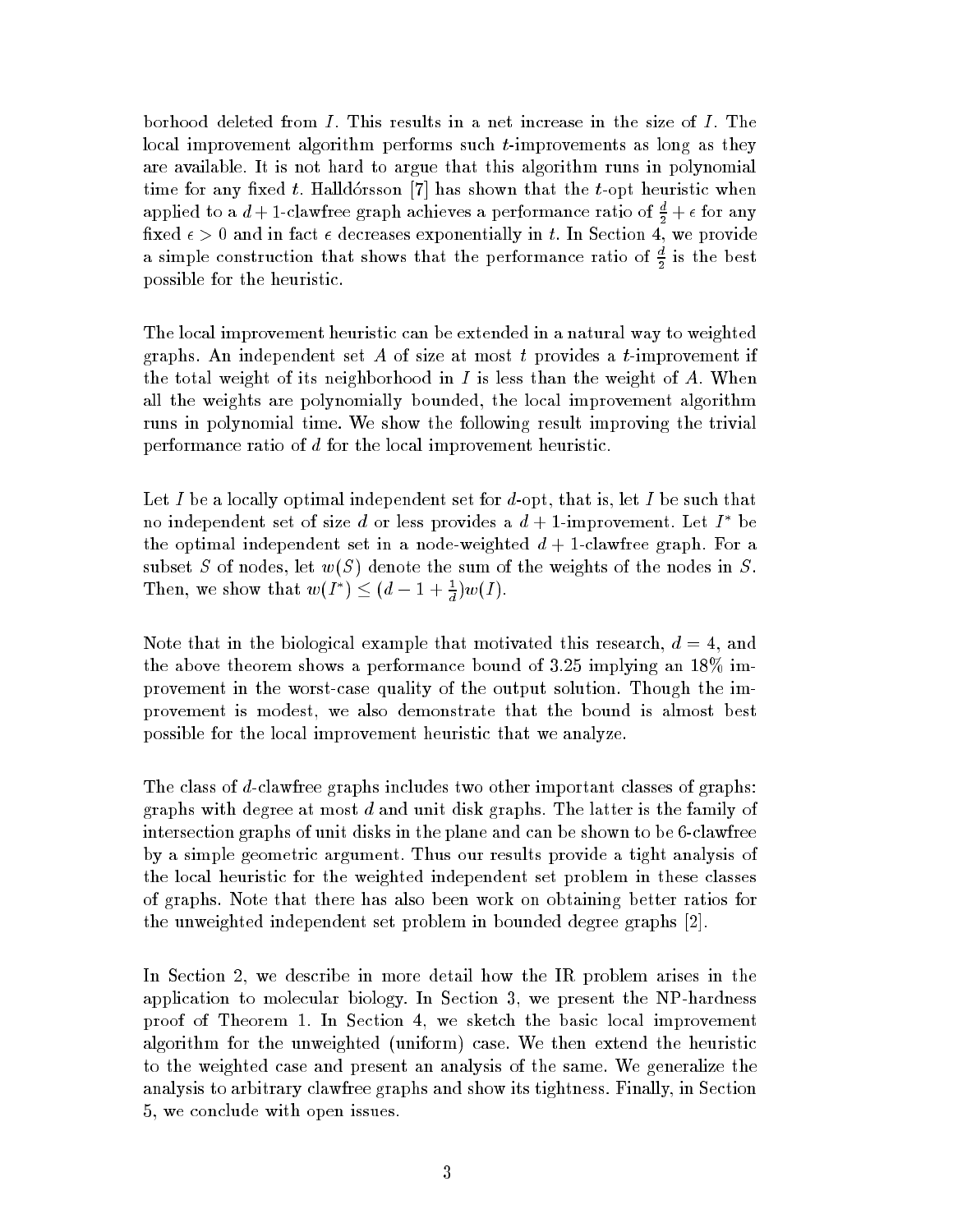#### 2 Motivation

A fundamental problem that arises in the analysis of genetic sequences is to assess the similarity between two such sequences. Traditional notions of similarity have suggested aligning the sequences to reflect globally [13] or locally [14] similar regions in the string. A global alignment arranges the two strings with spaces inserted within them, so that the characters are organized in columns and most columns contain identical or similar characters in both strings. Such alignments tend to reflect similar regions between the two strings that have remained conserved over the evolutionary process of point mutations that has led to the divergence between the two sequences.

Recent studies on genome rearrangements [4,5,9,11,12,10] have addressed the notion of distances between sequences under more large-scale mutational operations. An example is a "reversal" that works on a large contiguous block of a genomic sequence and reverses the order of certain \markers" in the fragment. Another macro-mutational operation is a transposition that transfers a block of sequence to another position. These rearrangements have been postulated and confirmed to occur in the evolutionary history between several existing species [8]. The body of work mentioned above addresses the computation of a minimal set of such rearrangement operations to transform an initial sequence A to a final sequence  $B$ . The input to such a procedure is a set of disjoint fragments that occur in both the strings, their relative order and orientation in the two strings. When these fragments code for some genetic information, they are termed genes and what is being supplied in this case is the gene order and orientation in the two strings for a set of common genes. Thus what is required is a set of fragments which remain highly conserved in both strings (the orientation may be reversed in the two strings), such that the similarity between the two copies of a fragment is appreciable and a large number of such fragments are available for investigation of genome rearrangements. Moreover, no two fragments selected for comparison must overlap in either string, since rearrangements work on segments of the string and therefore cannot separate overlapping fragments.

The problem of selecting fragments of high local similarity between two strings can be tackled by applying one of several known methods for local alignment [14] in the literature. The output of such a method is a set of pairs of substrings from A and B that have high local similarity. However, the projection of these pairs in the two strings may not be disjoint as required. It is useful to picture these regions of local similarity as axis-parallel rectangles in the plane where the axes are the two strings  $A$  and  $B$  being compared. A pair of substrings of high local similarity identies the rectangle formed by the intersection of the horizontal and vertical slabs corresponding to these substrings in A and B. The rectangle may be weighted with the strength of the local similarity.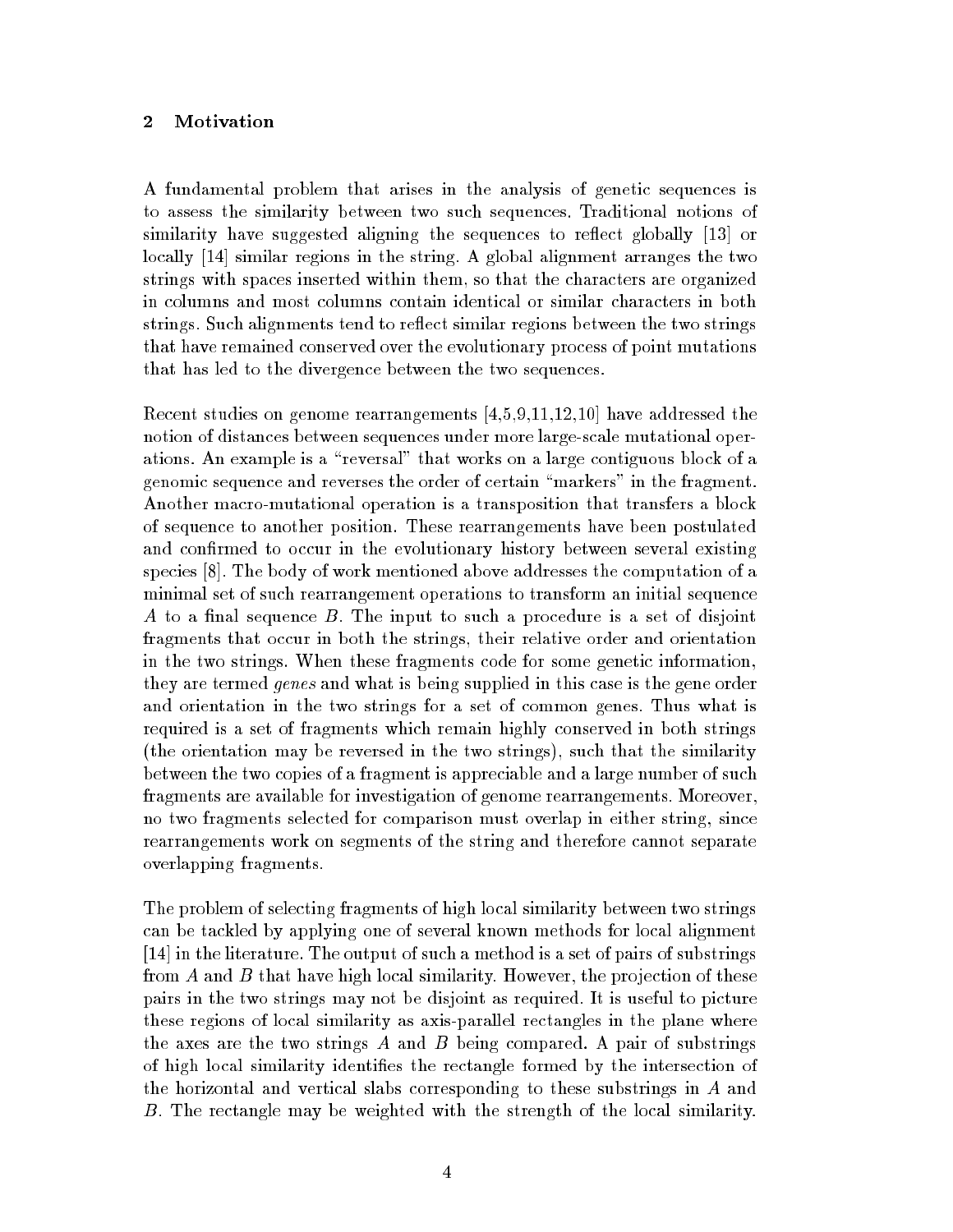The resulting problem is to find a maximum-weight set of rectangles whose pro jections are disjoint in both the axes. This leads to the IR problem introduced earlier. The non-enclosing condition on the projections of the rectangles translates to disallowing similarity pairs in which a substring in one pair is completely contained in that of the other pair. This is a reasonable assumption for data from sequences because the input data can be pruned to eliminate similarities that disobey this requirement.

#### 3 NP-completeness of IR: Proof of Theorem 1

**Theorem 1** IR is NP-complete.

**Proof.** IR is trivially in the class  $NP$ . We shall show NP-hardness by transforming from 3SAT.



Fig. 1. A cycle gadget and a clause gadget for  $m = 2$ .

Let U be an instance of  $3SAT$  with m clauses  $c_1, \ldots, c_m$  and n variables. For each variable x, define a *cycle gadget* as follows (see Fig. 1(a)). The cycle gadget has exactly  $2m$  rectangles arranged in a cycle so that only conflicting pairs are the ones that appear consecutively in the cycle. Label the rectangles in the cycle gadget for x as  $x_j, \bar{x}_j$ , for  $1 \leq j \leq m$ . The following lemma is immediate:

**Proposition 1** A cycle gadget with 2m rectangles has a maximum independent subset of size m. Further, there are only two such subsets of maximum size, either the set of all  $x_j s$  or the set of all  $x_j s$  .

For each clause  $c_j$ ,  $1 \leq j \leq m$ , we define a clause gadget as set of three rectangles (see Fig. 1(b)), one for each literal in the clause, that are pairwise conflicting. If literal x appears in clause  $c_i$ , label the corresponding rectangle in the clause gadget as  $c_{x,j}$ . Finally, place all the rectangles on the plane as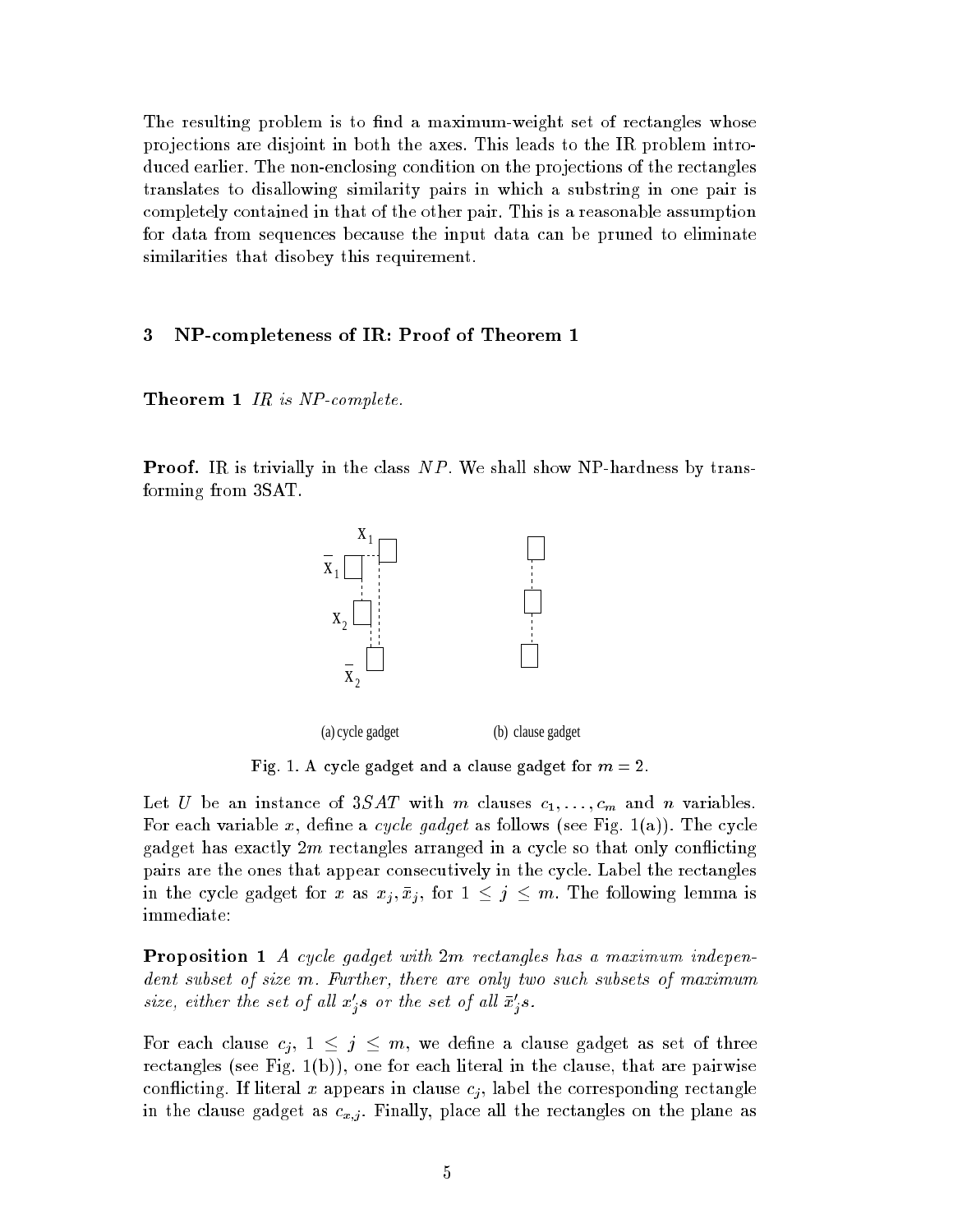follows (see Fig. 2): A pair  $(a, b)$  of rectangles conflicts only if one of the following conditions is true.

- ${ -a, b}$  belong to the same clause.
- ${ -a, b}$  are adjacent rectangles in a cycle gadget, i.e.  $a = x_j$  and  $b = \bar{x}_j$  or  $b = \bar{x}_{j-1}.$
- $-a = c_{x,j}$  and  $b = \bar{x}_j$ .



Variables Clauses

Fig. 2. An instance of 3SAT with  $n = 3, m = 2$  and  $U = (\bar{x} + y + \bar{z})(\bar{x} + \bar{y} + z)$ , transformed to an instance of IR

Figure 2 gives a layout for the case  $n = 3, m = 2$  and  $U = (\bar{x} + y + \bar{z})(\bar{x} + \bar{y} + z)$ .

Therefore, we have transformed an instance U of  $3SAT$  to an instance S of *IR*, such that  $|S| = 2mn + 3m$ .

**Proposition 2**  $U \in 3SAT$  if and only if there exists an independent subset  $S_0 \subseteq S_0$  such that  $|S| \geq m$  mn  $+m$ .

**Proof.** Let  $U \in 3SAT$  be satisfiable. For any variable x that is TRUE in a valid truth assignment, pick all the rectangles  $x_j$  for  $1 \leq j \leq m$ , otherwise pick  $\bar{x}_j$  and for all  $1 \leq j \leq m$ . Clearly, m rectangles are picked from each of the *n* cycle gadgets, and they are independent. For each clause  $c_j$ , there is at least one literal  $x \in c_j$  that is TRUE. By construction, rectangle  $c_{x,j}$  only conflicts with other rectangles in the same clause gadget and with  $\bar{x}_i$ , none of which has been selected. Therefore, one rectangle from each of the clause gadgets can be picked for a total of  $mn + m$  rectangles.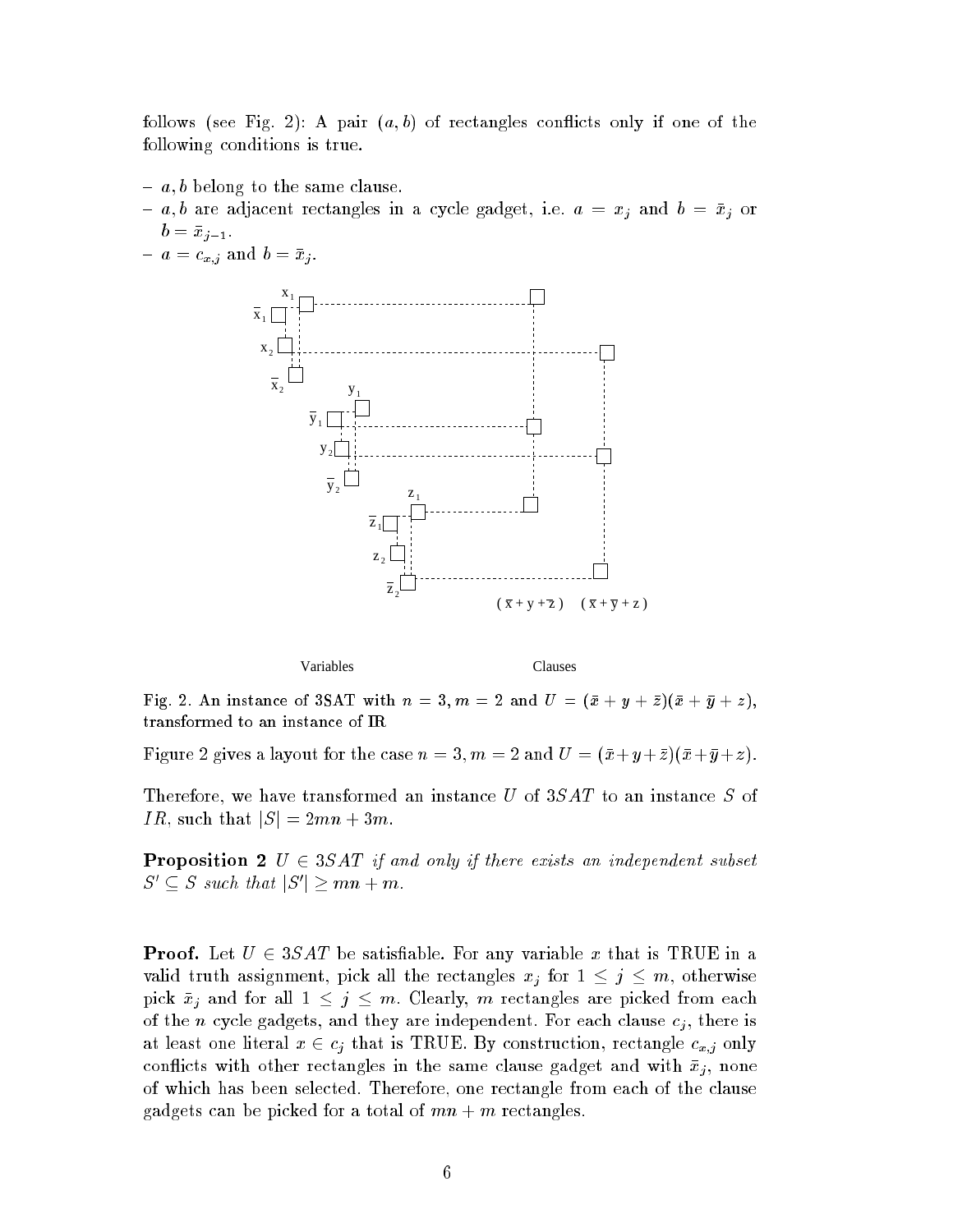Correspondingly, let  $S_0 \subset S_0$  be non-conflicting and  $|S_1| \geq m n + m$ . Now, each cycle gadget can contribute at most m rectangles and each clause can contribute at most 1 rectangle to an independent set. Therefore, in order to get  $mn + m$  rectangles each cycle gadget must supply m and each clause must supply 1 rectangle. We consider the following truth assignment. For each clause gadget, if the rectangle chosen is  $c_{x,j}$ , then set x to be TRUE. Clearly, each clause has at least one TRUE literal, and we only need to ensure that both x and  $\bar{x}$  are not set to TRUE. Suppose that was the case, implying that for some  $1 \leq j, j' \leq m$ ,  $c_{x,j}$  and  $c_{\bar{x},j'}$  were selected. Then, in the cycle gadget of x, neither  $\bar{x}_j$  nor  $x_{j'}$  can be selected. By proposition 1, this cycle gadget does not supply m independent rectangles.  $\Box$ 

Theorem 1 follows.  $\square$ 

#### 4 Approximating independent sets in clawfree graphs

We begin with some formal definitions.

#### Definition 1

- (i) Consider a set S of axis-parallel rectangles. Each rectangle may be identified by a pair of intervals  $(I_x, I_y)$  defining its projections on the two axes. Rectangle b overlaps rectangle a if one of its intervals contains an interval of a. S is non-overlapping if no rectangle overlaps another. Two rectangles b and a conflict if at least one of their intervals intersect.
- (ii) Define the conflict graph  $G_S(V, E)$  of a set S of axis-parallel rectangles as follows: each rectangle corresponds to a vertex  $v \in V$ , and  $(v, w) \in E$ iff a and b are conflicting. In the following, we will drop the subscript  $S$ when the context is clear. For  $X \subseteq V$ , let  $G(X)$  be the graph induced by the vertices in X.
- (iii) Let  $w : V \rightarrow \mathcal{K}$  be the weight function on rectangles. For  $X \subseteq V$ ,  $w(X) = \sum_{x \in X} w(x)$ .
- (iv) For a graph  $G = (V, E)$ , define the neighborhood of a vertex in  $v \in V$ as  $N(v) = \{x \in V | (v, x) \in E\}$ . For  $X \subseteq V$ ,  $N(X) = \bigcup_{x \in X} N(x)$ . Also, define  $N(x) = N(N - x)$  for  $i > 0$  and  $N(x) = \{x\}$ . In the following discussion, the graph that we refer to will either be clear from the context  $or\ will\ be\ explicitly\ defined.$

As we observed earlier, the problem of finding an independent set of rectangles is that of nding a maximum weighted independent set in the corresponding con
ict graph. In order to provide good approximate solutions, we make the following observation.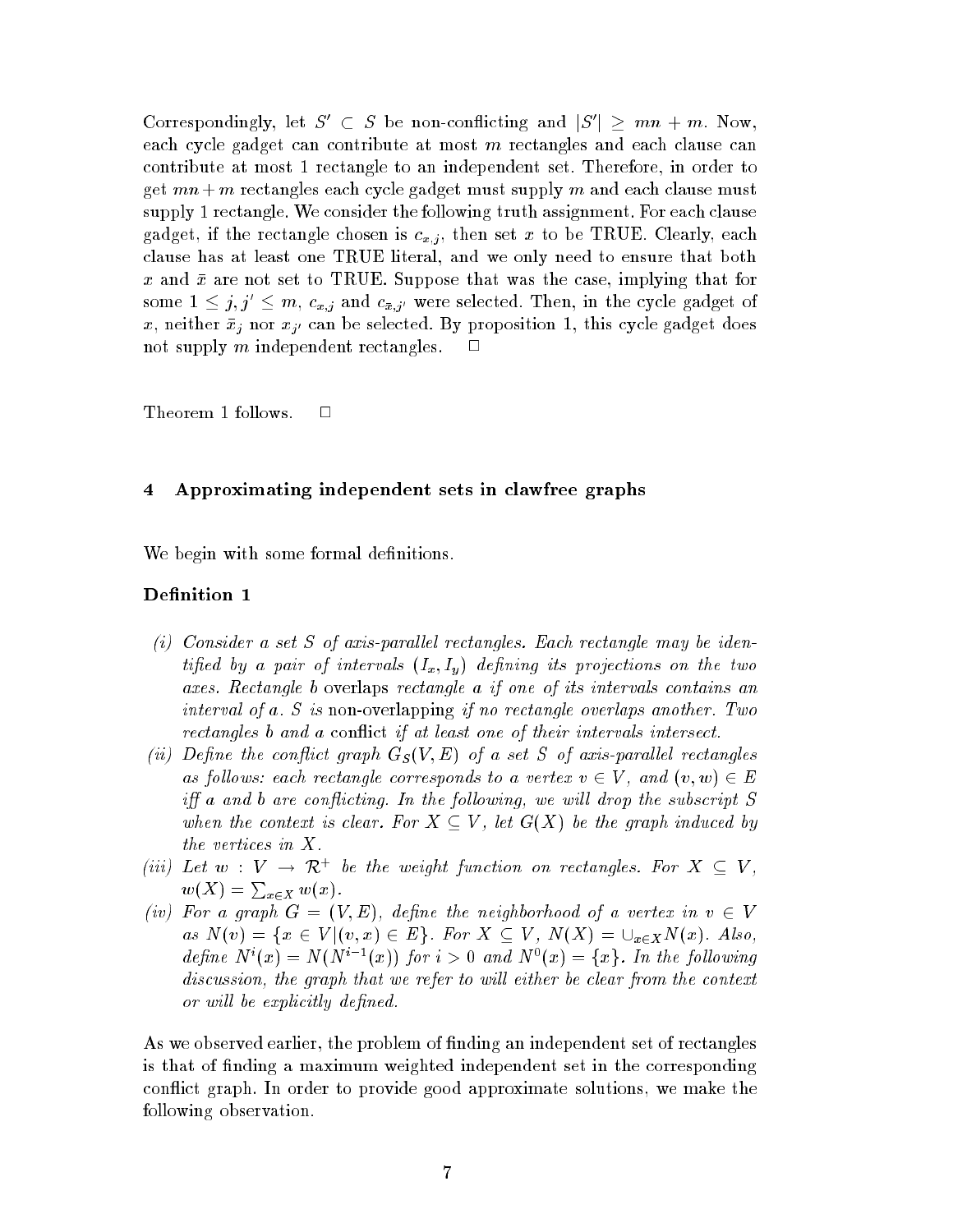**Lemma 1** A conflict graph of non-overlapping axis-parallel rectangles is  $5$ clawfree.

Proof. (by contradiction): Assume the statement is not true. There is an independent set of 5 rectangles, all conflicting with one rectangle  $s$ . Let  $s$  be defined by the interval pair  $((x_1, x_2), (y_1, y_2))$ . Each rectangle that conflicts with but is not overlapped by s must intersect at least one of the four lines  $x = x_1, x = x_2, y = y_1$  and  $y = y_2$ . Assuming 5 such rectangles, one of these points must be contained in two of these rectangles. These two rectangles conflict, a contradiction.  $\Box$ 

Consider the problem of finding a maximum weight independent set in a  $d +$ 1-clawfree graph. One simple heuristic is the greedy one: Add a vertex of maximum weight to the current independent set  $I$ , discard all its neighbors and continue. This greedy heuristic performs quite well.

 ${\bf Lemma}$   ${\bf z}$  . Let  $I$  be a maximum weighted independent set in a  $a+1$ -clawfree graph G, and I be an independent set selected by the greedy heuristic. Then  $w(I \mid \leq a \cdot w(I).$ 

Proof. The proof is straightforward and hence omitted.

In the following discussion, we shall attempt to find better algorithms for finding maximum weighted independent sets in  $d + 1$  clawfree graphs. Even constant factor improvements are desirable, especially when  $d$  is small (Note that it is 4 in our application). Specically, we will focus on a natural heuristic, which is based on iteratively improving the solution through some local changes. This heuristic for computing maximum weight independent sets in  $d+1$ -clawfree graphs is described in figure 3.

Note that this algorithm runs in polynomial time if the weights are uniform or if they are polynomial functions of n.

Let us assume for the moment that all rectangles have the same weight. By Theorem 1, the problem remains  $NP$ -hard. Halldorsson [7] has shown that t-opt, when applied to a  $d + 1$ -clawfree graph, achieves a performance ratio of  $\frac{1}{2} + \epsilon$  for any fixed  $\epsilon > 0$ . It is interesting to note that his analysis uses only a restricted form of improvements that he calls t-ear-improvements. We present below a simple construction that shows that the performance ratio of  $\frac{1}{6}$  is the best possible for the local improvement heuristic. To this end, we use

 $\Box$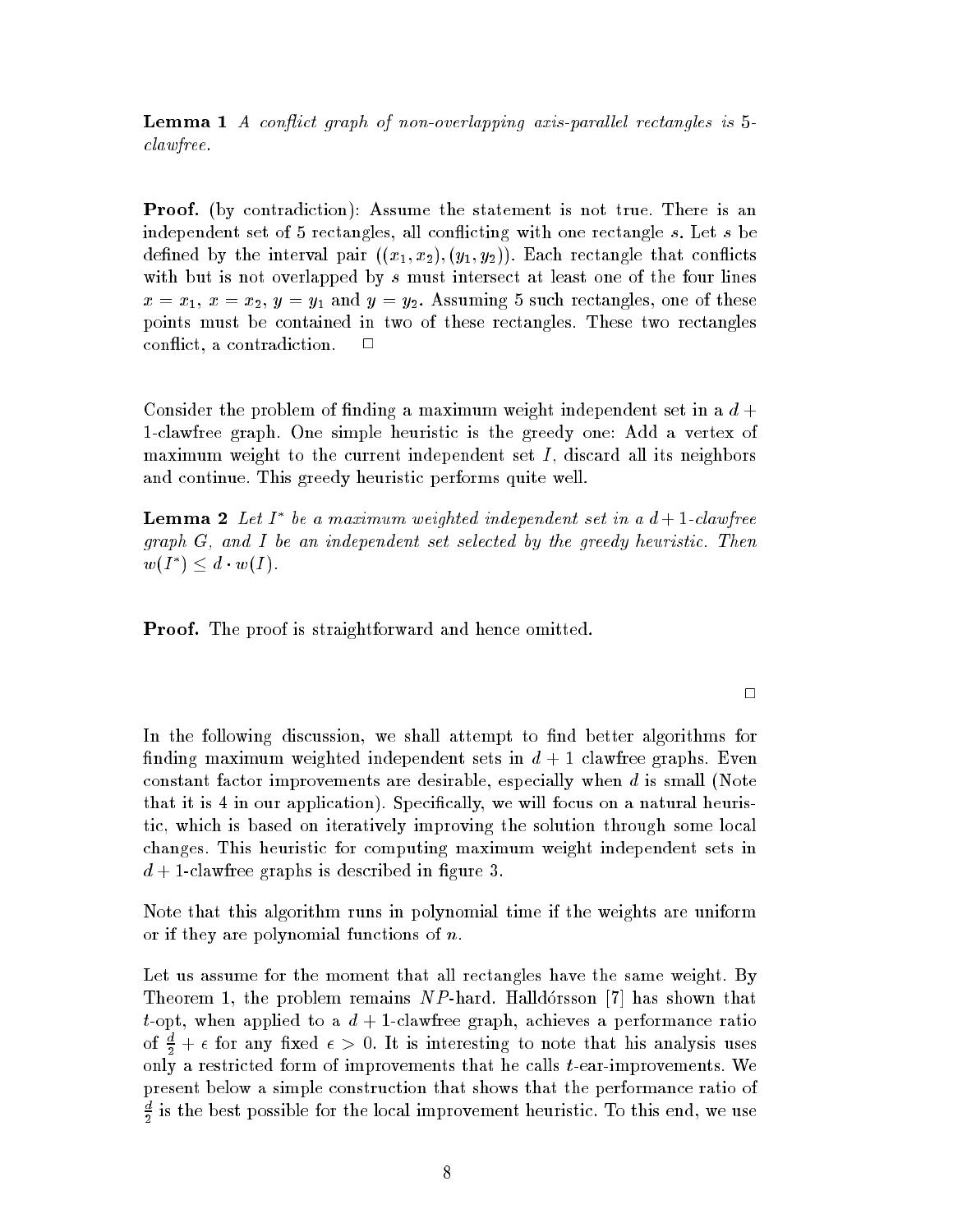```
Procedure t-opt(\mathcal{I})begin
    I \leftarrow maximal-independent-set (\mathcal{I})while \exists independent set A \subset V - I, |A| \le tand w(A) > w(N(A) \cap I)I \leftarrow I \bigoplus Aendwhile
   return I
end;
```
Fig. 3. A local improvement algorithm for node weighted graphs

the following result of Erdös and Sachs, which can be found in [3]. Recall that the girth of a graph  $G$  is the length of the smallest cycle in  $G$ .

**Lemma 3** Given positive integers  $d$  and  $g$ , for all n sufficiently large, there exist d-regular graphs on 2n vertices with girth at least g.

**Theorem 2** For all positive integers d and t, there exist  $d+1$ -claw free graphs with an independent set  $I$ , where  $I$  is locally optimal with respect to t-opt but  $|I| \geq \frac{1}{2}|I|.$ 

**Proof.** By Lemma 3, we have a d-regular graph  $G = (V, E)$  on n vertices with girth  $t$  (for all sufficiently large even  $n$ ). Construct a new graph  $\rm{G}$  on vertex set  $V \cup E$ , and connect vertices  $x, y$  in  $G$  if  $x \in V$ ,  $y \in E$  and  $y$  is incident on x in G. Intuitively, this corresponds to subdividing every edge in G by addition of a new vertex of degree 2. Clearly, G is bipartite and  $a + 1$ clawfree. Also, the girth of G is at least  $2t$ . Let  $I = V$  and  $I = E$ . Since the minimum degree of a vertex in  $G$  is  $Z$ , the girth condition implies that every subset of E of size at most t has a neighborhood of size at least  $t + 1$  in V. Hence, the independent set I is optimal with respect to t-opt. Noting that  $|I| = |E| = \frac{1}{2}|V| = \frac{1}{2}|I|$  completes the proof.  $\Box$  $\overline{\phantom{a}}$  $-$ 

Weighted Independent Sets

We now turn to analyze the performance of t-opt for weighted  $d+1$ -clawfree graphs and show that its performance is provably inferior to the performance for the unweighted case, even when the weights are a polynomial function of n. We also provide matching upper bounds. The following lemma provides a simple upper bound of  $d$  and motivates the detailed analysis that follows.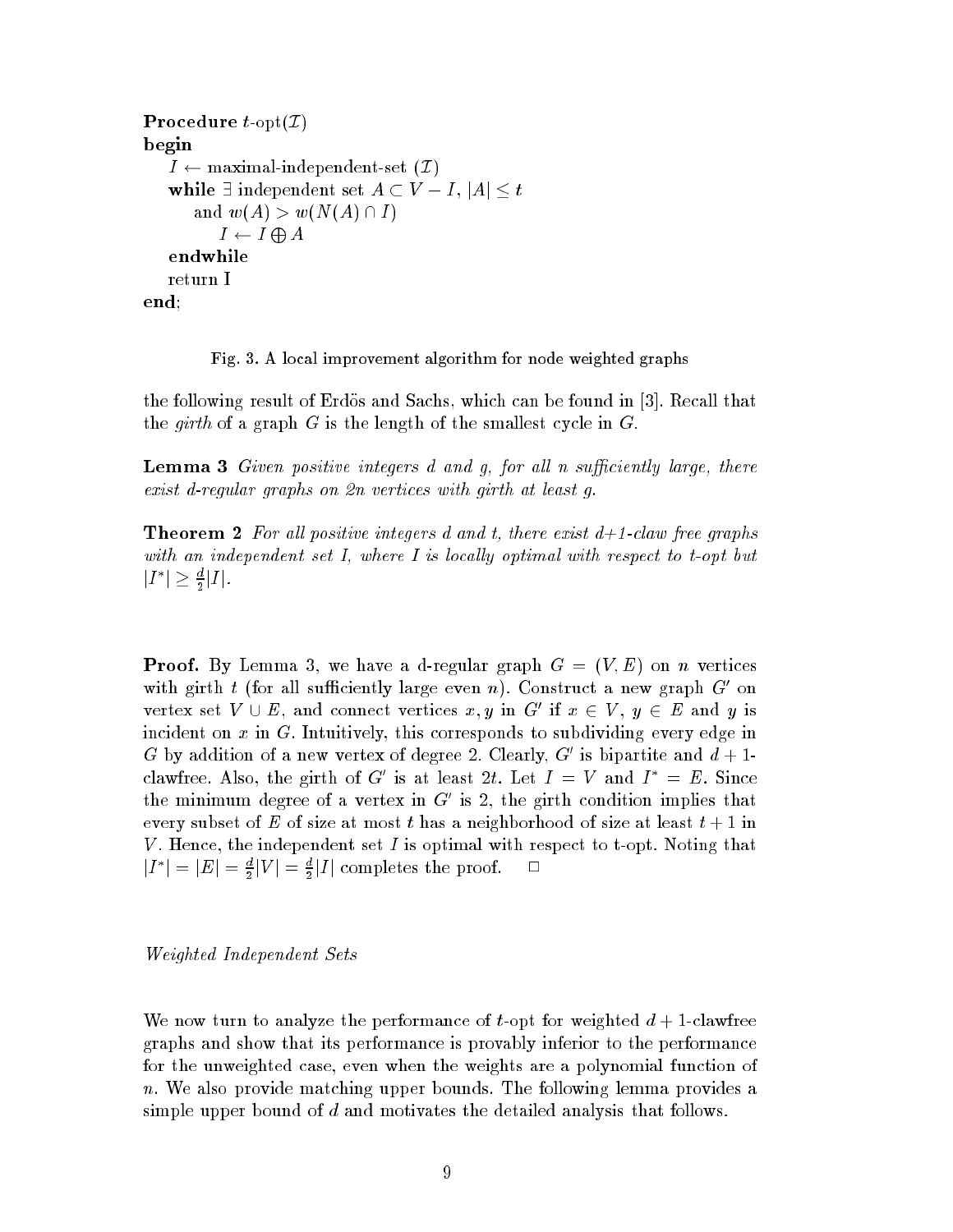**Lemma 4** Let I be a locally optimal solution for 1-opt in a  $d + 1$ -clawfree graph. Then if I is the optimal solution,

$$
w(I^*) \leq d \cdot w(I)
$$

**Proof.** Assume without loss of generality that  $I$  and  $I$  are disjoint, as a non trivial intersection of I and I improves the performance. Consider the bipartite graph G(I  $\cup$  I ). By local optimality, we know that for all  $v \in V - I$ (in particular, for all  $v \in I$  ),  $w(v) \leq w(N(v))$ , where  $N(v)$  refers to the  $\lim_{\varepsilon \to 0}$  in  $\mathcal{L}(I \cup I)$ . Therefore,

$$
w(I^*) = \sum_{v \in I^*} w(v) \leq \sum_{v \in I^*} \sum_{u \in N(v)} w(u)
$$
  
= 
$$
\sum_{u \in I} \sum_{v \in N(u)} w(u) \leq d \cdot w(I)
$$

Next, we show that the performance of t-opt improves somewhat as we increase t. While the improvement is somewhat modest, it might still be useful for small values of d.

Let  $I$  be a locally optimal independent set for  $d$ -opt implying that for all  $X \subseteq V - I$ ,  $|X| \leq d$ ,  $w(X) \leq w(N(X) \cap I)$ . Let  $d(v)$  be the degree of v in G(I  $\cup$  I  $\,$  ). Note that we can without loss of generality, assume that I and I are disjoint sets. Utherwise, we work with the graph  $\mathrm{G}((I \cup I) - J)$ , where  $J = I \cup I$ . Denne  $I_i = \{v \in I \mid a(v) = i\}$ . Clearly, I is partitioned into exactly a sets. For  $v \in I$ , let  $a_i(v)$  be the degree of v in  $G(I \cup I_i)$ .

**Lemma 5** Let I be a locally optimal independent set for d-opt. For  $1 \le i \le d$ , let  $f_i(u) = 1$  if  $d_i(u) > 0$  and 0 otherwise. Then,

 $(i) \ i \cdot w(I_i^*) \leq \sum_{u \in I} [d_i(u) \cdot (i-1) + f_i(u)] \cdot w(u), \quad \text{ for all } i \leq d$ <br>  $(ii) \ \sum_{i=1}^d i \cdot w(I_i^*) \leq \sum_{u \in I} [(\sum_{i=1}^d d_i(u) \cdot (i-1)) + 1] \cdot w(u)$ 

**Proof.** Consider the graph  $G(I \cup I_i)$ , and for each vertex  $v \in I \cup I_i$ , let  $N(u)$ <sup>i</sup> be its neighborhood in  $G(I \cup I_i)$ . Observe that  $G(I \cup I_i)$  has exactly  $i|I_i|$ edges. Therefore,

$$
i \cdot w(I_i^*) = \sum_{v \in I_i^*} \sum_{u \in N(v)} w(v) = \sum_{u \in I} w(N(u))
$$

Further, any element  $u \in I$  has at most d neighbors, therefore by local optimality for a-opt,  $w(x|u) \ge w(x^2(u))$  for all  $u \in I$ . Using this and rearranging terms, we get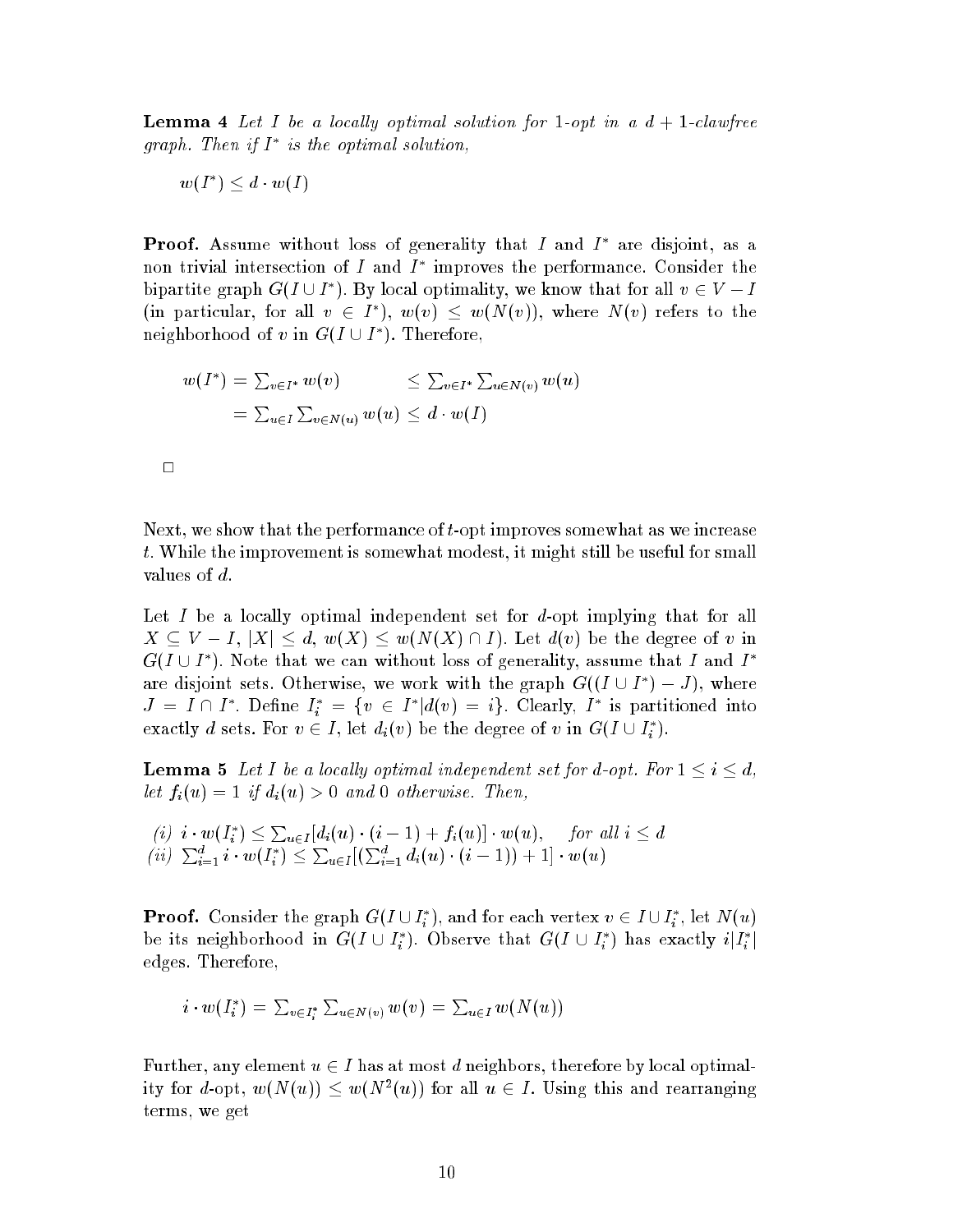$$
i \cdot w(I_i^*) \le \sum_{u \in I} w(N^2(u))
$$
  
 
$$
\le \sum_{u \in I, d_i(u) > 0} (d_i(u)(i - 1) + 1)w(u)
$$

The last equality follows from the fact that for an  $u \in I$  such that  $d_i(u) > 0$ , the number of times this u is counted in the sum is at most  $d_i(u)(i-1) + 1$ . This proves the first proposition. The second follows by a similar argument on  $\text{true}$  graph  $\text{G}(I \cup I)$ .  $\Box$ 

 ${\bf Next},$  we prove a technical lemma that we will use to bound the value of  $w(I_-)$ .

**Lemma 6** For arbitrary integer  $d > 0$ , consider the following integer program

$$
IP(d) = \max \sum_{i=1}^{d} \frac{(i-1) \cdot d \cdot d_i + (d-i) \cdot f_i}{i}
$$
  
s.t.  

$$
\sum_{i=1}^{d} d_i \leq d
$$
  

$$
\forall i, f_i \leq d_i
$$
  

$$
\forall i, 0 \leq f_i \leq 1
$$
  

$$
\forall i, d_i \in \{0, 1, 2, ..., d\}
$$

 $Then, IP(d) = d(d-1).$ 

**Proof.** We will prove that the integer program is maximized when  $d_i = 1, f_i =$ 1 for all i. Clearly, this solution is feasible. Also, observe that any optimal solution will have the property that  $\sum_{i=1}^{a} d_i = d$  and  $f_i = 1$  for all i such that  $d_i > 0$ . If this was not true, there would exist some  $d_i$  or  $f_i$  that could be incremented to increase the value of the objective function. Therefore, it is sufficient to prove that there exists an optimal solution in which  $d_i \leq 1$  for all  $\iota$  .

Consider an optimal solution in which this is not true, so that  $d_i > 1$  for some i. Then, as  $\sum_i d_i \leq d$ , there exists j such that  $d_j = 0, f_j = 0$ . Then, if we decrement  $d_i$  by 1, and set  $d_j = 1, f_j = 1$ , it is easy to see that the solution remains feasible.

Now, the objective function is the sum of  $d$  terms, where the contribution of  ${\rm tne}~i^{\cdots}$  term is

$$
\left(d-\frac{d}{i}\right)d_i+\left(\frac{d}{i}-1\right)f_i
$$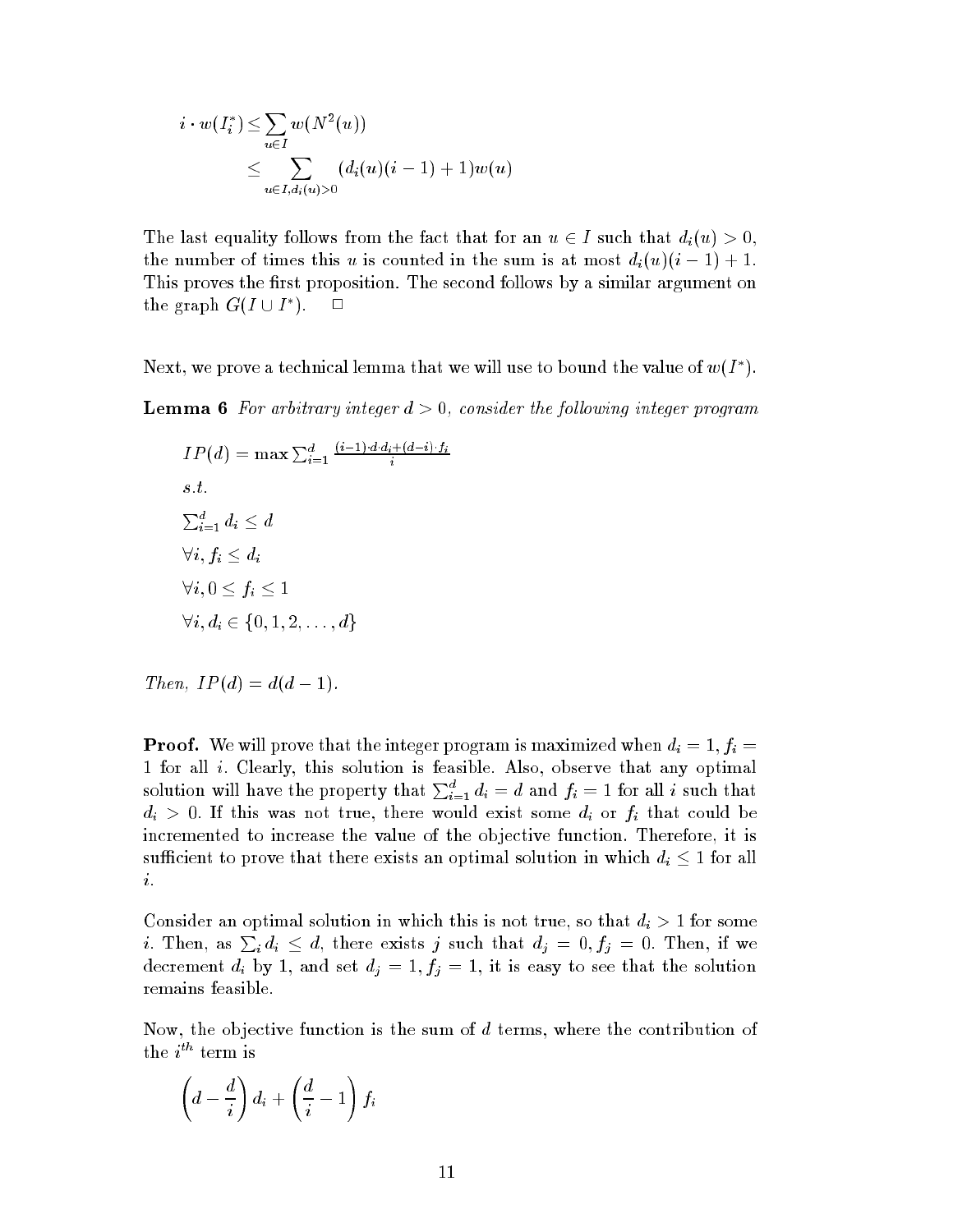<code>rurthermore</code>, the new solution affects only the  $i^{\cdots}$  and  $j^{\cdots}$  terms of this function. The net change is

$$
-\left(d-\frac{d}{i}\right) + \left(d-\frac{d}{j}\right) + \left(\frac{d}{j}-1\right) = \left(\frac{d}{i}-1\right)
$$

which is non-negative, so the new solution remains optimal. Continuing in this fashion, we eventually get an optimal solution in which all  $d_i \leq 1$ .  $\Box$ 

We can now state and prove Theorem 3.

**Theorem 3** Let 1 be a locally optimal independent set for a-opt, and 1 be the optimal independent set. Then  $w(I_+) \leq (d-1+\frac{1}{2})w(I_+)$ .

**Proof.** As the sets  $I_i$  partition  $I$  , we have the identity

$$
d \cdot w(I^*) = \sum_{i=1}^d i \cdot w(I_i^*) + \sum_{i=1}^{d-1} (d-i) \cdot w(I_i^*)
$$

Applying the bounds obtained from lemma 5, we get

$$
d \cdot w(I^*) \leq \sum_{u \in I} \left[ \sum_{i=1}^d \left( d_i(u) \cdot (i-1) + (d-i) \frac{d_i(u)(i-1) + f_i(u)}{i} \right) + 1 \right] \cdot w(u)
$$
  
= 
$$
\sum_{u \in I} \left[ \sum_{i=1}^d \left( \frac{(i-1) \cdot d \cdot d_i(u) + (d-i) \cdot f_i(u)}{i} \right) + 1 \right] \cdot w(u)
$$
  

$$
\leq (IP(d) + 1) \cdot w(I)
$$

where  $IP(d)$  is the optimum value of the integer program described in lemma 6. I nerefore,  $w(I) \leq (d - 1 + \frac{1}{2})w(I)$ .  $\Box$ 

Next, we show that our analysis is tight, by demonstrating the existence of claw-free graphs for which the heuristic cannot achieve a performance better than  $d-1$ . First, we present a technical lemma describing the existence of bipartite graphs with an expansion property. Its proof is implicit in proofs for existence of expander graphs (see for example, Chung[6]).

**Lemma 7** For all positive integers d, t, and for all  $\epsilon > 0$  there exists an integer n, and bipartite graphs with bipartition  $(I, O)$  with the following properties.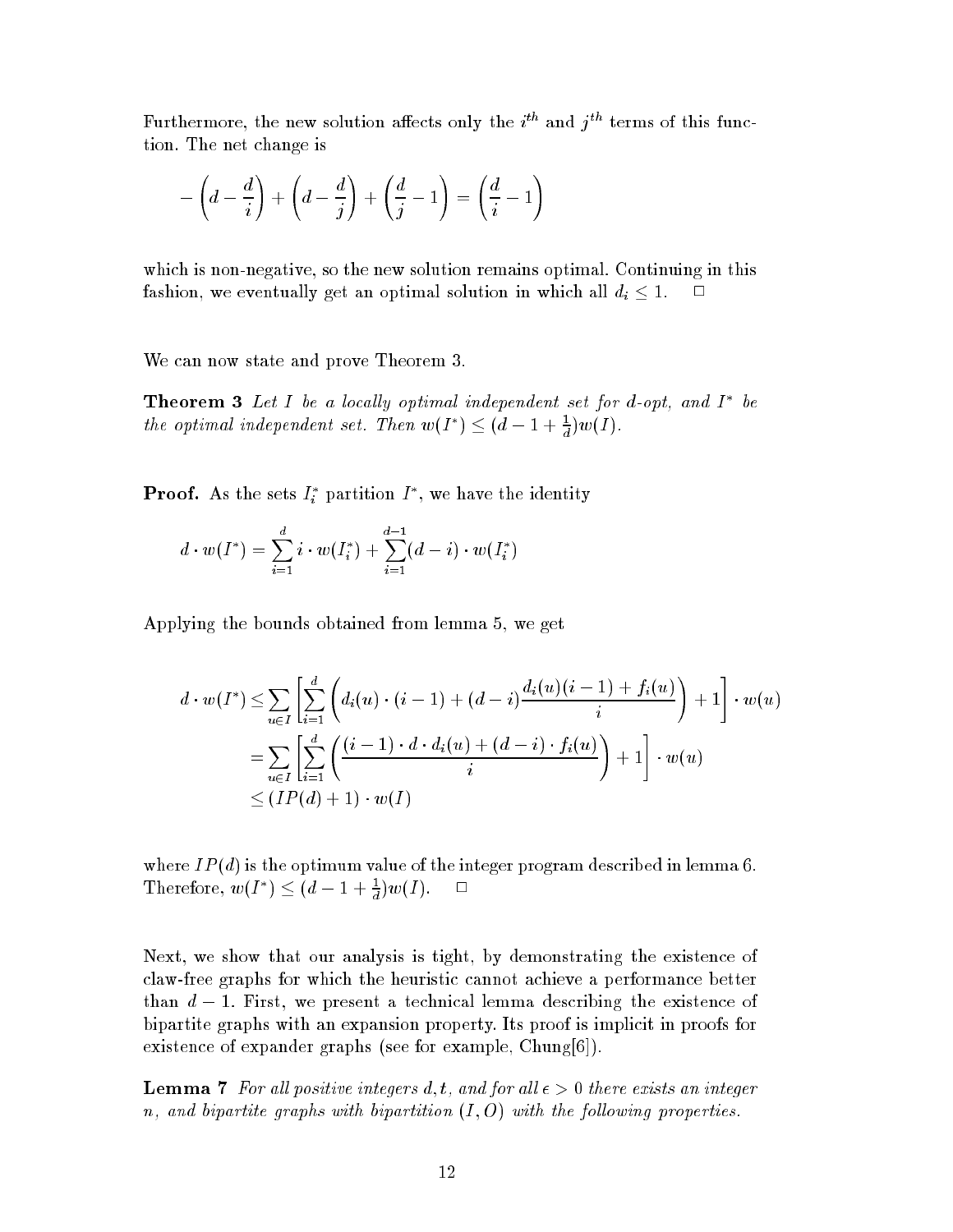$|I| = |O| = n$ .  $-$  For all vertices  $v \in I \cup O$ ,  $deg(v) \leq d$ .  $=$  For all  $X \subseteq O, |X| \leq t, |N(X)| \geq (d - 1 - \epsilon) \cdot |X|.$ 

Note that these graphs are different from expander graphs in that the expansion is large (close to the maximum degree) but is required only for subsets of some constant size t. As a consequence of the existence of such graphs, we can derive Theorem 4. We state and prove it below.

**Theorem 4** For all positive integers d, t and for all  $\epsilon > 0$ , there exist  $d + 1$ claw free graphs with an independent set  $I$ , such that  $I$  is locally optimal with respect to t-opt but  $w(1) > (a-1-\epsilon) \cdot w(1)$ .

**Proof.** Let  $(I, O)$  be a bipartite graph with the expansion property described in lemma 7. Further, for all elements  $v \in I$ , let  $w(v) = 1$ , and for all elements  $u \in O$ , let  $w(u) = d - 1 - \epsilon$ . By the third condition in Lemma 7, in the graph  $(I, O)$ , I is a locally optimal solution with respect to t-opt, and  $w(O)$  =  $(d-1-\epsilon)\cdot w(I).$ 

## 5 Concluding Remarks

We conclude by describing many problems that arise naturally from this work. The problem we study is geometric, and we suspect that it might have applications to problems in computational geometry. However, the only related work that we found was a study of intersecting rectangles (for hidden surface removal) which corresponds to the case when both projections intersect. On the other side, can geometric techniques be applied to improve the quality of our solution?

Indeed, the only property we have exploited in finding approximate solutions is claw-freeness in the associated con
ict graph. An interesting area of research is to investigate more properties of con
ict graphs, and use these properties to find better algorithms or hardness of approximation results.

We have discussed the problem only in the context of pairwise alignments. It is often the case that  $k > 2$  sequences are aligned, and biologists are interested in extracting meaningful blocks of locally aligned sequences, which correspond to hypercubes of dimension  $k$ . This natural extension to multiple alignment complicates the problem considerably, as the conflict graph of a set of  $k$ dimensional cubes is only  $2^\circ$  + 1-clawiree. Different ideas are needed to provide meaningful approximations. It is also possible that general graphs are con
ict graphs of some higher dimensional cubes, which might imply some hardness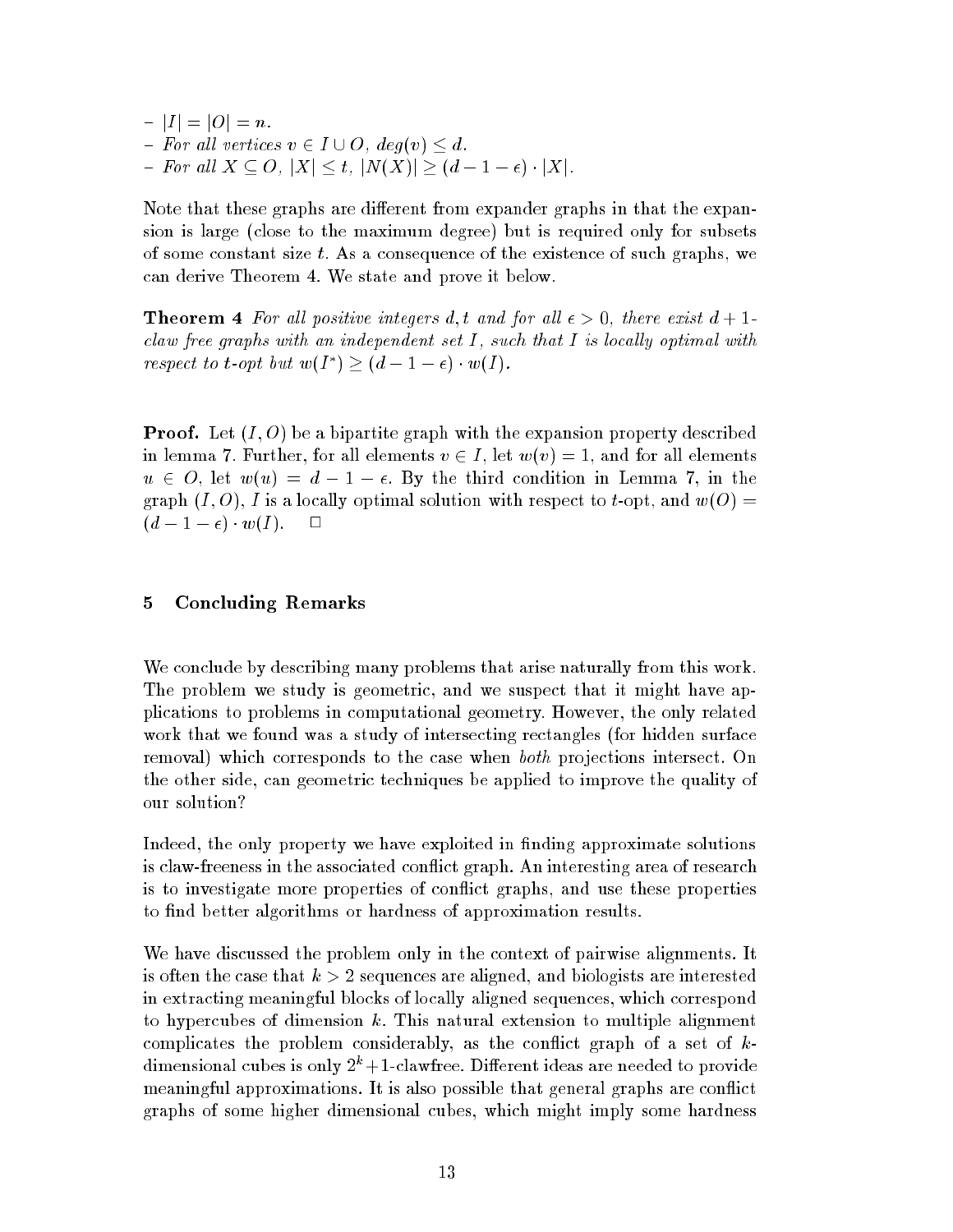of approximation results for the problem.

Finally, local improvement algorithms have recently been studied extensively, and some interesting positive results have been obtained for related problems, such as independent sets and vertex covers in degree bounded graphs, 3-DM matching, k-set-packing etc.  $[2,7]$ . Halldórsson [7] shows reducibilities between these problems and uses these reductions to analyze local improvement heuristics for the unweighted case. We hope that the ideas in our analysis can be extended to analyzing heuristics for the weighted versions of these problems. This is particularly interesting for the case of independent sets in bounded degree graphs, where a slightly better local improvement can be applied to improve performance in the unweighted case [2], but nothing is known about the weighted version.

#### Acknowledgement

We would like to thank Dan Gusfield for explaining the biological motivation for the problem, Steve Skiena for useful discussions regarding the NP-completeness of the problem and the referee for carefully reading the manuscript and pointing out errors.

#### References

- [1] S. Arora, C. Lund, R. Motwani, M. Sudan, and M. Szegedy, Proof verication and intractability of approximation problems, 33rd IEEE Symp. on Foundations of Computer Science, 1992.
- [2] P. Berman and M. Furer, Approximating maximum independent set in bounded degree graphs, Fifth  $ACM-SIAM$  Symp on Discrete Algorithms, pages 365-371, 1994.
- [3] B. Bollobas, Extremal Graph Theory, Academic Press, 1978.
- [4] V. Bafna and P. Pevzner, Genome rearrangements and sorting by reversals,  $34th$ IEEE Symp. on Foundations of Computer Science, pages 148-157, 1993.
- [5] V. Bafna and P. Pevzner, Sorting permutations by transpositions, The sixth annual  $ACM-SIAM$  symposium on discrete algorithms, pages 614-623, 1995.
- [6] F. R. K. Chung, On Concentrators, Superconcentrators, Generalizers, and Nonblocking Networks, The Bell Systems Technical Journal, 58:1765-1777, 1978.
- [7] M. M. Halldórsson, Approximating discrete collections via local improvements, The sixth annual  $ACM-SIAM$  symposium on discrete algorithms, pages  $160{-}169$ , 1995.